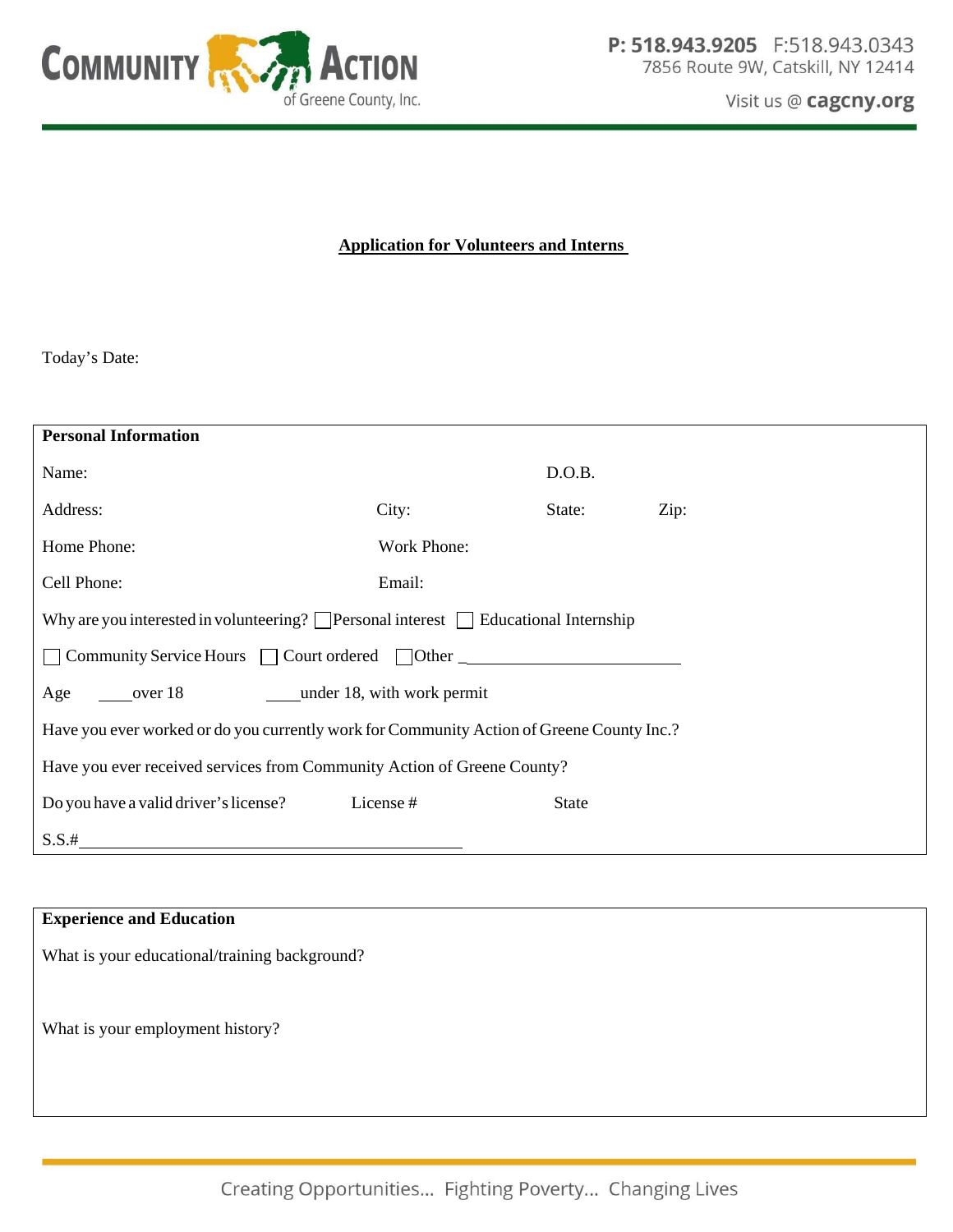

| Have you had any previous experience as a volunteer? If so, with what organizations, and what kind of work did you do? |  |  |  |  |  |
|------------------------------------------------------------------------------------------------------------------------|--|--|--|--|--|
| How do you hope to benefit from this experience?                                                                       |  |  |  |  |  |
|                                                                                                                        |  |  |  |  |  |
| <b>Availability</b>                                                                                                    |  |  |  |  |  |
| Which opportunities do you wish to further explore: $\Box$ Thrift Store                                                |  |  |  |  |  |
| □ Food Pantry □ Seasonal Programs □ Fund Raising □ Domestic Violence Program                                           |  |  |  |  |  |
| $\Box$ Event $\Box$ Vita Income Tax Preparation $\Box$ Other                                                           |  |  |  |  |  |
| How long can you commit to volunteering? One time Occasionally Long Term Not Sure                                      |  |  |  |  |  |
|                                                                                                                        |  |  |  |  |  |
| What days are you available to volunteer? Monday Tuesday Nednesday Thursday                                            |  |  |  |  |  |
| Friday Saturday Sunday                                                                                                 |  |  |  |  |  |
|                                                                                                                        |  |  |  |  |  |
| What times are you available? Mornings Afternoons Evenings                                                             |  |  |  |  |  |
|                                                                                                                        |  |  |  |  |  |
| Hobbies/interests:                                                                                                     |  |  |  |  |  |
|                                                                                                                        |  |  |  |  |  |
|                                                                                                                        |  |  |  |  |  |
| Skills you would like to use while volunteering:                                                                       |  |  |  |  |  |
|                                                                                                                        |  |  |  |  |  |
|                                                                                                                        |  |  |  |  |  |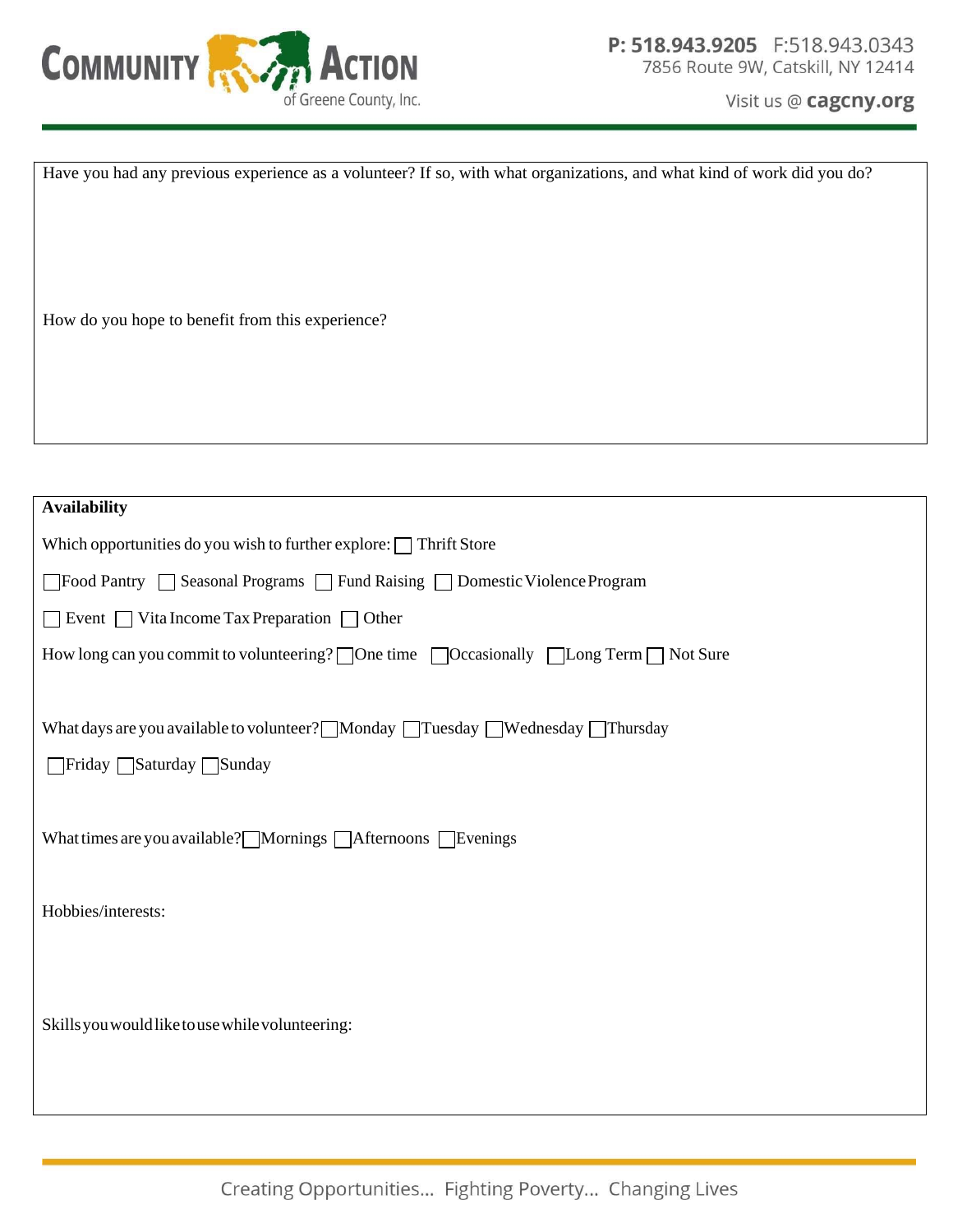

| Other languages you speak                                                                        | Basic Conversational Fluent                                                                                                              |  |  |  |  |
|--------------------------------------------------------------------------------------------------|------------------------------------------------------------------------------------------------------------------------------------------|--|--|--|--|
|                                                                                                  | $\Box$ Basic $\Box$ Conversational $\Box$ Fluent                                                                                         |  |  |  |  |
| Do you have any special needs or restrictions we should be aware of?:                            |                                                                                                                                          |  |  |  |  |
|                                                                                                  |                                                                                                                                          |  |  |  |  |
|                                                                                                  |                                                                                                                                          |  |  |  |  |
|                                                                                                  |                                                                                                                                          |  |  |  |  |
| Date you can begin service:                                                                      |                                                                                                                                          |  |  |  |  |
|                                                                                                  |                                                                                                                                          |  |  |  |  |
| <b>Criminal History</b>                                                                          |                                                                                                                                          |  |  |  |  |
|                                                                                                  | All volunteer positions require a Criminal History check. Conviction will not necessarily disqualify you from participating. Have        |  |  |  |  |
| you ever been convicted of a crime in this state or any other jurisdiction? $\Box$ Yes $\Box$ No |                                                                                                                                          |  |  |  |  |
| If yes, please explain.                                                                          |                                                                                                                                          |  |  |  |  |
|                                                                                                  |                                                                                                                                          |  |  |  |  |
|                                                                                                  |                                                                                                                                          |  |  |  |  |
|                                                                                                  | If the volunteer position you are seeking involves work with children, the elderly, or individuals with disabilities, have you ever been |  |  |  |  |
| held accountable for abuse, maltreatment or neglect? Ves                                         | $\Box$ No                                                                                                                                |  |  |  |  |
| If yes, please explain.                                                                          |                                                                                                                                          |  |  |  |  |
|                                                                                                  |                                                                                                                                          |  |  |  |  |
|                                                                                                  |                                                                                                                                          |  |  |  |  |
|                                                                                                  |                                                                                                                                          |  |  |  |  |
| Have you ever been subjected to a civil protective order for domestic violence or abuse?         |                                                                                                                                          |  |  |  |  |
| please explain.                                                                                  | □ Yes □ No (we ask that you answer this question only if you are volunteering within the domestic violence program) If yes,              |  |  |  |  |
|                                                                                                  |                                                                                                                                          |  |  |  |  |
|                                                                                                  |                                                                                                                                          |  |  |  |  |
|                                                                                                  |                                                                                                                                          |  |  |  |  |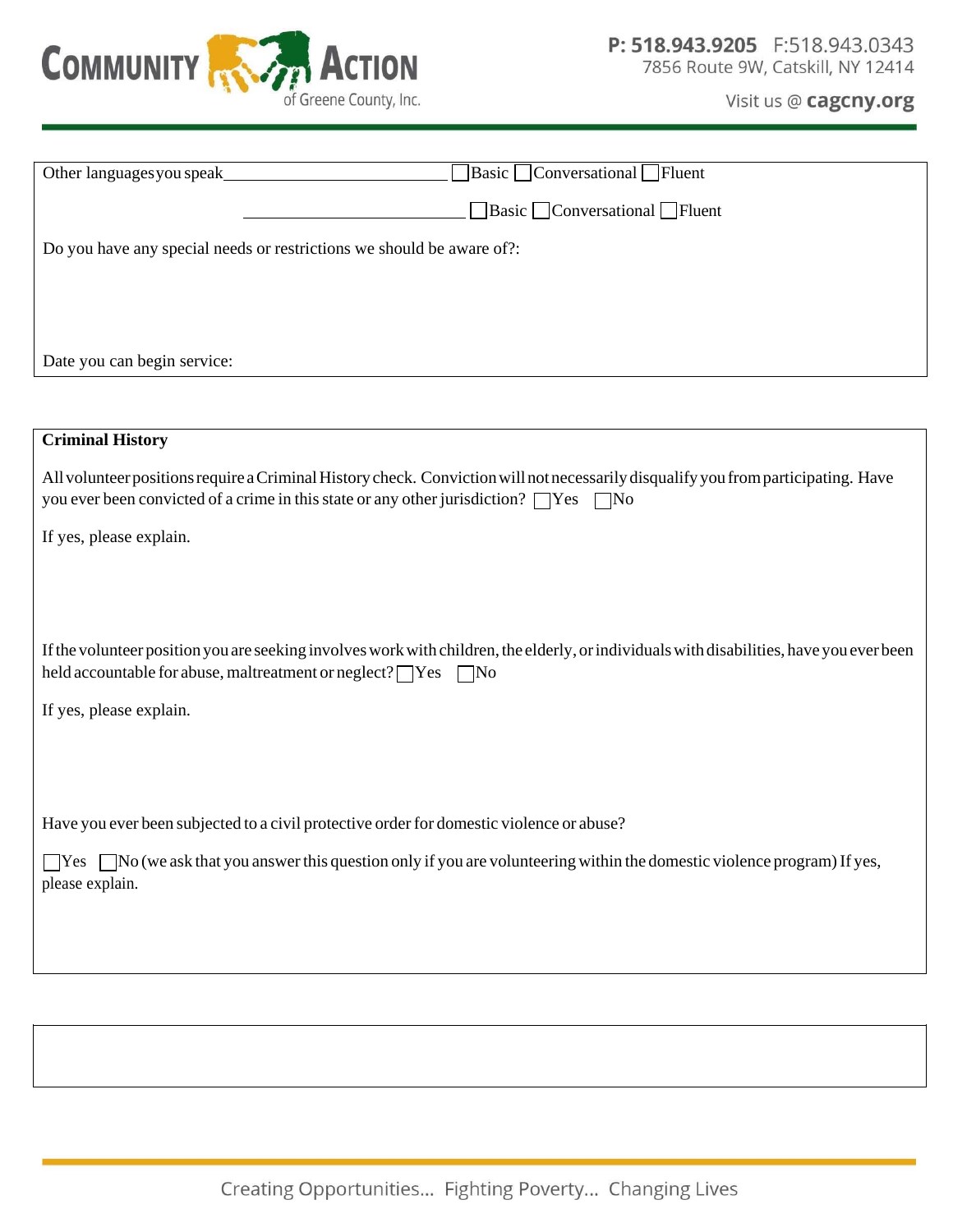

**Please describe in 3-5 sentences why you want to be a volunteer or intern at Community Action of Greene County Inc.**  Why, at this particular time in your life have you chosen to volunteer with us? What do you hope to gain from being a volunteer?

Community Action of Greene County Inc. considers applicants for internships/volunteering without regard to sex, race, age, r *eligion, national origin, veteran or marital status, or any other legally protected status. We provide reasonable accommodation to* qualified individuals with disabilities when it would not be an undue hardship. If you need a reasonable accommodation in the pre*p lacement process, please contact the Volunteer Coordinator.*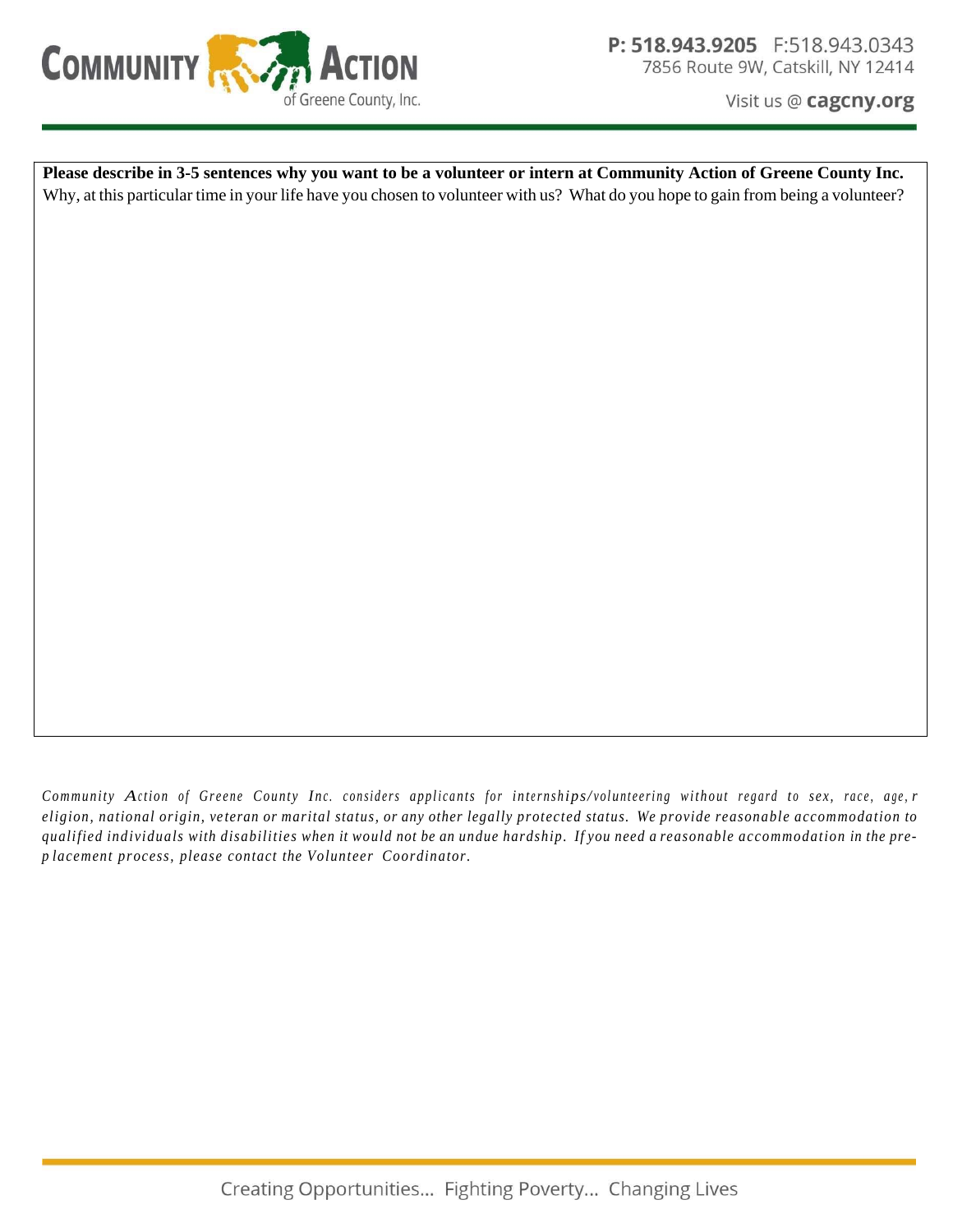

Visit us @ cagcny.org

## **AUTHORIZATION AND AGREEMENT BY APPLICANT**

| I certify that the facts set for in this volunteer application are true and complete to the best of my knowledge. I understand that any false<br>1.<br>statement, omission or misrepresentation in my application or placement interview may result in the rejection of my application or<br>discharge from the volunteer program. As a volunteer/internship applicant I do hereby authorize CAGC inc. to conduct a criminal<br>background check if required. |  |      |  |  |  |  |
|---------------------------------------------------------------------------------------------------------------------------------------------------------------------------------------------------------------------------------------------------------------------------------------------------------------------------------------------------------------------------------------------------------------------------------------------------------------|--|------|--|--|--|--|
| <b>Signature of Applicant</b>                                                                                                                                                                                                                                                                                                                                                                                                                                 |  | Date |  |  |  |  |
| Parent/Guardian Signature (required if less than 18 years of age) Date                                                                                                                                                                                                                                                                                                                                                                                        |  |      |  |  |  |  |
|                                                                                                                                                                                                                                                                                                                                                                                                                                                               |  |      |  |  |  |  |
| Community Action of Greene County Inc. would like to thank you for expressing interest in volunteering with our agency so that together we<br>can work to achieve progress within our community. We hope to make your volunteer experience as fulfilling as possible. We look forward to<br>the assistance that you can provide to our programs as well as to those we serve.<br>Please Return This Application To:                                           |  |      |  |  |  |  |
| Volunteer Coordinator                                                                                                                                                                                                                                                                                                                                                                                                                                         |  |      |  |  |  |  |
| Community Action of Greene County Inc.                                                                                                                                                                                                                                                                                                                                                                                                                        |  |      |  |  |  |  |
| 7856 Route 9w                                                                                                                                                                                                                                                                                                                                                                                                                                                 |  |      |  |  |  |  |
| Catskill N.Y. 12414                                                                                                                                                                                                                                                                                                                                                                                                                                           |  |      |  |  |  |  |
| Phone: 518-943-9205                                                                                                                                                                                                                                                                                                                                                                                                                                           |  |      |  |  |  |  |
| Fax: 518-943-0343                                                                                                                                                                                                                                                                                                                                                                                                                                             |  |      |  |  |  |  |
| volunteer@cagcny.org                                                                                                                                                                                                                                                                                                                                                                                                                                          |  |      |  |  |  |  |
|                                                                                                                                                                                                                                                                                                                                                                                                                                                               |  |      |  |  |  |  |
|                                                                                                                                                                                                                                                                                                                                                                                                                                                               |  |      |  |  |  |  |